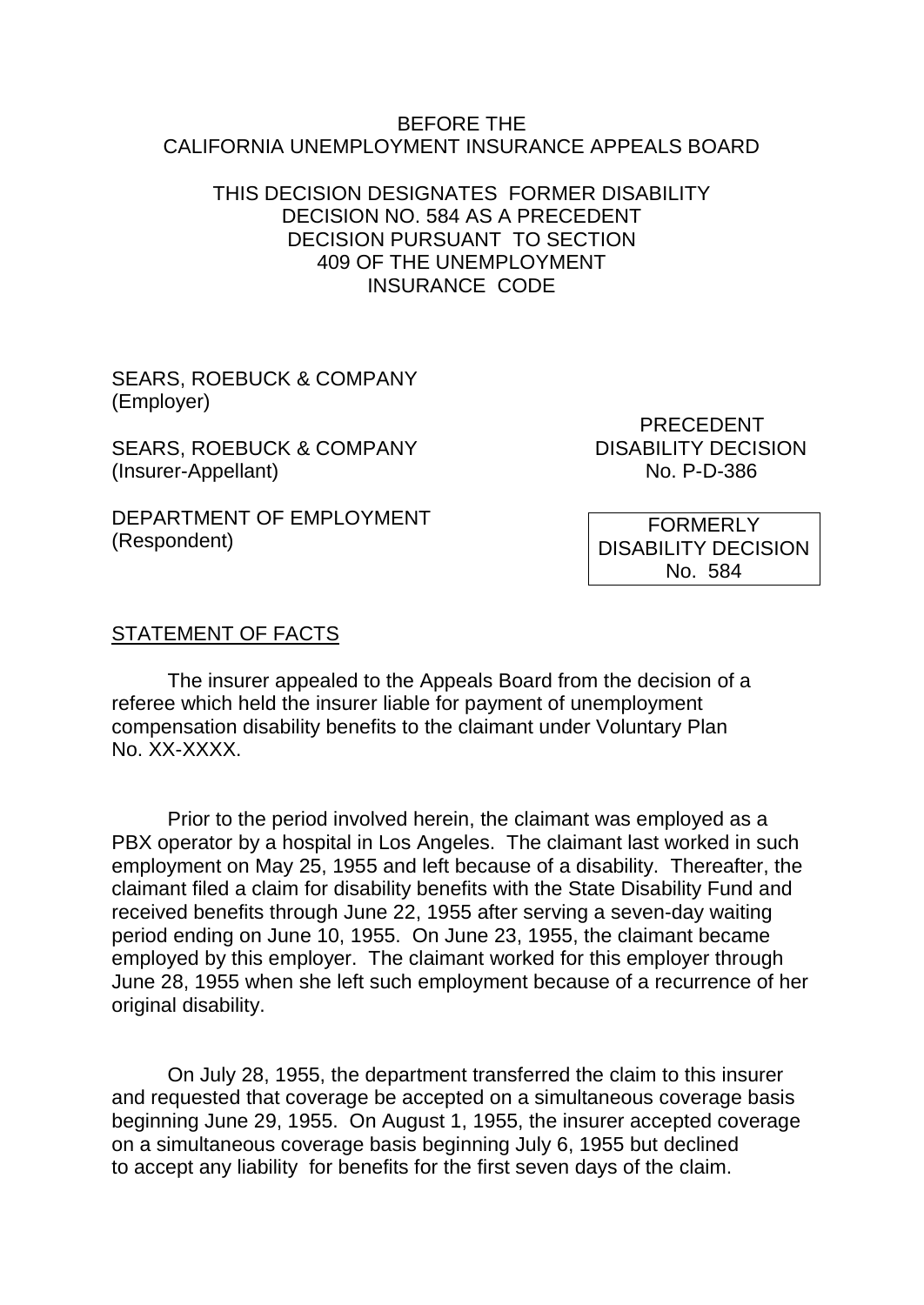The department paid disability benefits to the claimant at the full weekly benefit rate of \$24 for the week ending July 5, 1955. Thereafter, benefits were paid to the claimant on a simultaneous coverage basis by the Disability Fund and the self-insurer.

The insurer's voluntary plan policy contained the following provisions:

"D. DISABILITY BENEFITS: Any employee while covered under this plan who becomes disabled by any physical or mental illness or injury, except as hereinafter excluded, so as to prevent him from performing his regular or customary work, shall be paid benefits for each period of such disability by this plan. . . .

"(c) Two consecutive periods of disability due to the same or related cause or condition and separated by a period of not more than 14 days shall be considered as one continuous period of disability. . . .

"3. Waiting Period: Benefits as set forth in paragraph D 1 (a) above are payable beginning with the eighth consecutive day of disability. . . .

"5. Proration of Benefits: For any period of disability for which an employee, entitled to benefits hereunder, is simultaneously covered by one or more other plans (including voluntary plans and the State Disability Fund) and accordingly is entitled to other Unemployment Compensation Disability Benefits on account of the same disability, the amount payable for such period shall be:

"(a) The amount, if any, by which the benefits to which the employee otherwise would have been entitled under this plan exceed the benefits to which he would have been entitled under the California Unemployment Insurance Code if he were not covered by any voluntary plan, plus

"(b) The quotient of the amount of benefits to which the employee would have been entitled under the California Unemployment Insurance Code if he were not covered by any voluntary plan divided by the number of plans (including voluntary plans and the State Disability Fund) under which he is simultaneously entitled to benefits."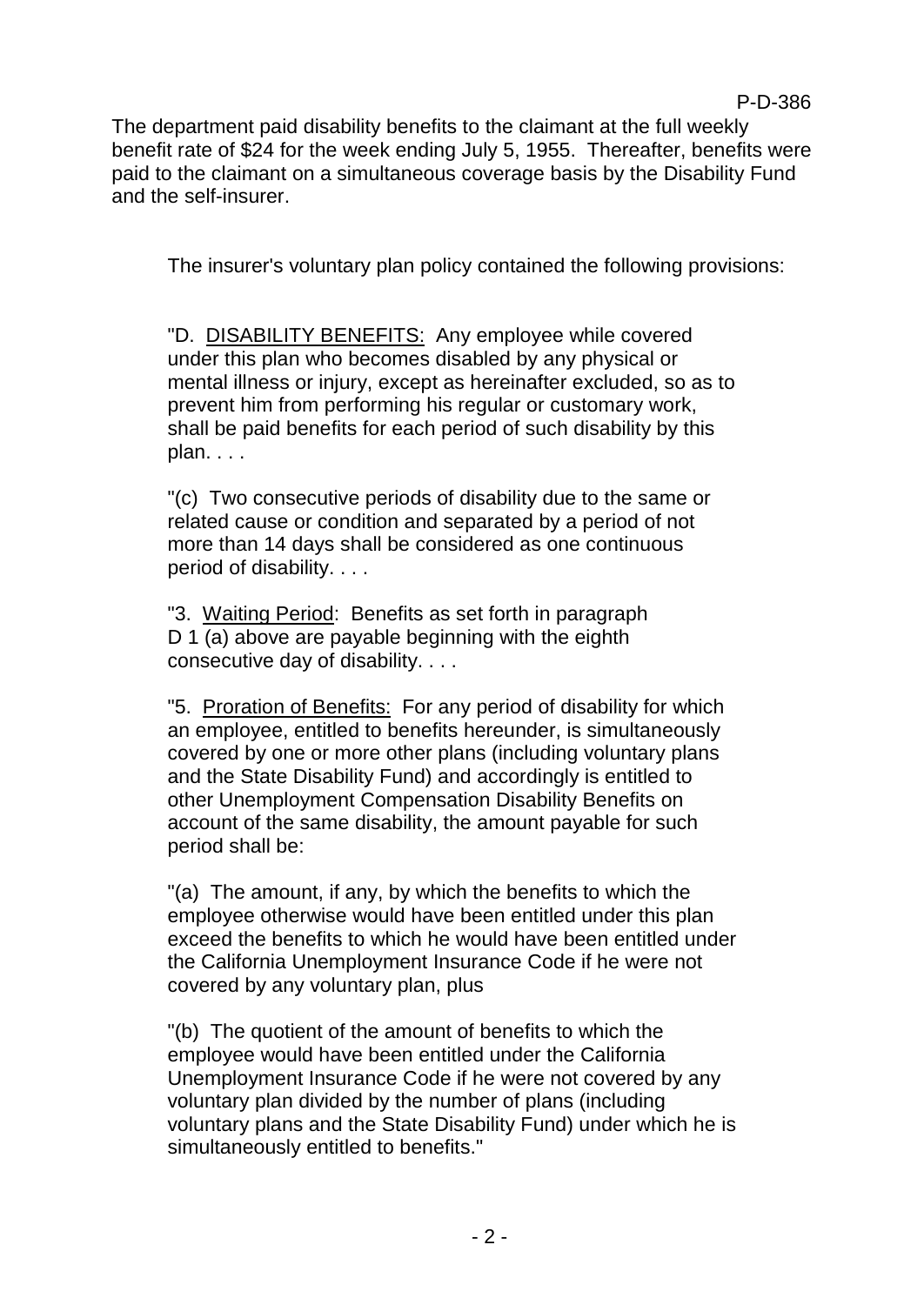The voluntary plan contends that it is not liable for benefits during the first seven days of the claim which was filed effective June 29, 1955 on the ground that the voluntary plan policy provided for the payment of benefits beginning on the eighth day of disability. It further contends that the Disability Fund is liable for benefits in the full weekly amount during the period from June 29, 1955 through July 5, 1955.

The issue before us is whether the insurer is liable for benefits on a simultaneous coverage basis for such period.

# REASONS FOR DECISION

Section 2627(b) of the California Unemployment Insurance provided:

"2627. A disabled individual is eligible to receive disability benefits equal to one-seventh of his weekly benefit amount for each full day during which he is unemployed due to a disability only if the director finds that: . . .

"(b) He has been unemployed and disabled for a waiting period of seven consecutive days during each disability benefit period with respect to which waiting period no benefits are payable . . ."

Section 2608 of the code provided:

"2608. 'Disability benefit period,' with respect to any individual, means the continuous period of unemployment and disability beginning with the first day with respect to which the individual files a valid claim for unemployment compensation disability benefits. For the purposes of this part, two consecutive periods of disability due to the same or related cause or condition and separated by a period of not more than 14 days shall be considered as one disability benefit period."

Section 3254-1(c) of title 22 of the California Administrative Code provided: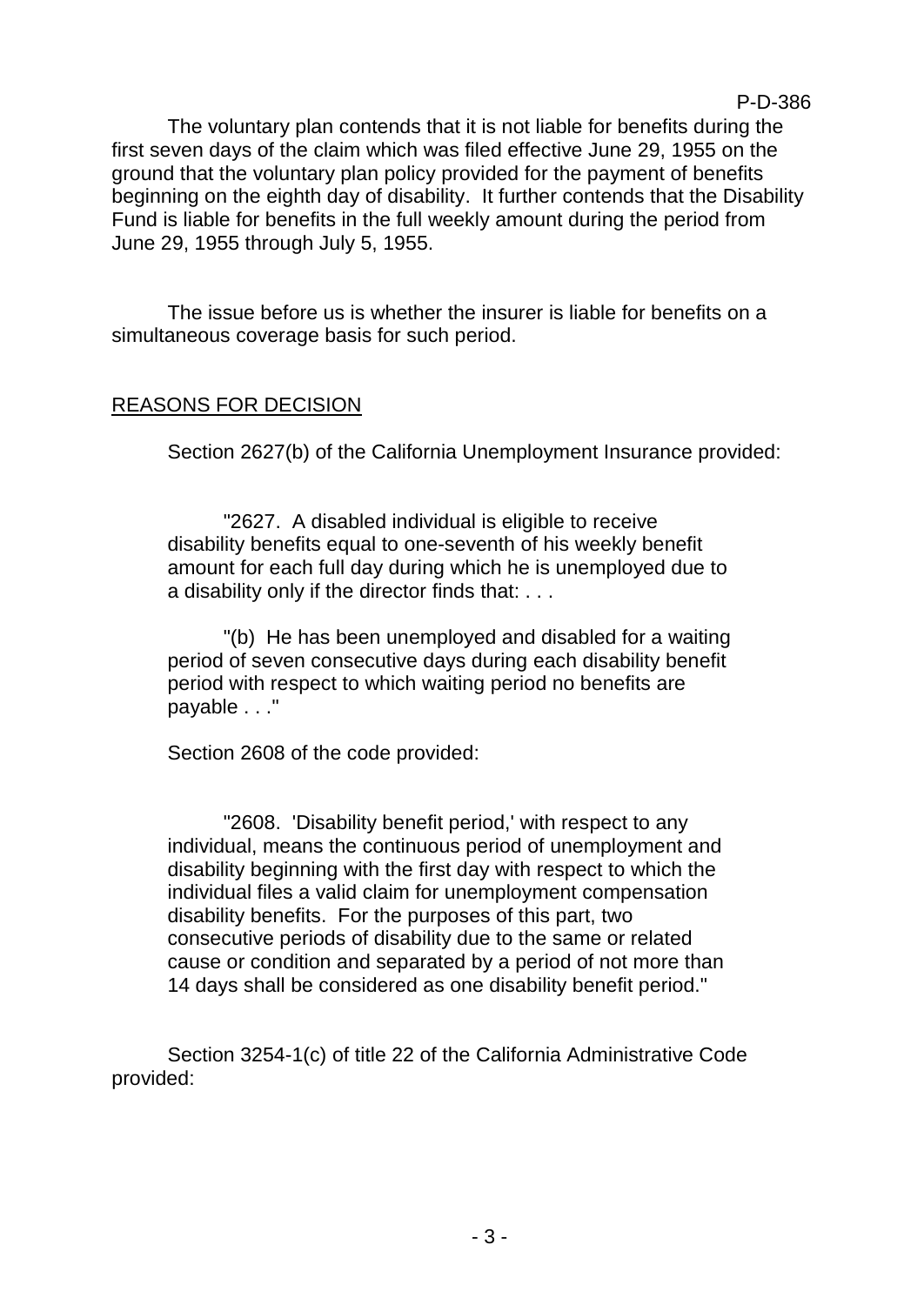"3254-1. Minimum Required Provisions for a Voluntary Plan. To be approved by the department a voluntary plan must meet each of the following minimum provisions and in addition provide to the employees covered thereby rights greater than those provided in Part 2 of Chapters 1 through 5 inclusive of the code: . . .

"(c) No voluntary plan may impose restrictions on or exclusions from eligibility for benefits in respect to individuals covered by such plans in such manner as to deny benefits which would be payable to the individual from the Disability Fund but for his inclusion in the voluntary plan."

Section 3254-2(h) of title 22, California Administrative Code provided:

"3254-2. General Provisions for a Voluntary Plan. . . .

"(h) A voluntary plan may provide for the proration of benefits on account of simultaneous coverage. Simultaneous coverage is deemed to exist when an individual is covered by and entitled to benefits from more than one plan (including voluntary plans and/or the Disability Fund). When a voluntary plan provides for proration of unemployment compensation disability benefits because an individual is simultaneously covered by more than one plan (including one or more voluntary plans and/or the Disability Fund) such unemployment compensation disability benefits cannot be less than the quotient obtained by dividing the sum of the unemployment compensation disability benefits to which the individual would be entitled if he were covered only by the Disability Fund by the number of plans under which the individual is simultaneously covered."

The evidence establishes that the claimant was first disabled on May 26, 1955 and had a recurrence of such disability on June 29, 1955 after working for a period of less than 14 days. Therefore, the disability was continuous and constituted one disability benefit period beginning May 26, 1955 within the meaning of section 2608 of the code (Disputed Coverage Decision No. DC-115). It follows that the claimant was entitled to benefits on June 29, 1955 and was not required to serve a waiting period upon the recurrence of her disability, she having previously served a waiting period ending on June 10, 1955 (Disability Decision No. 300).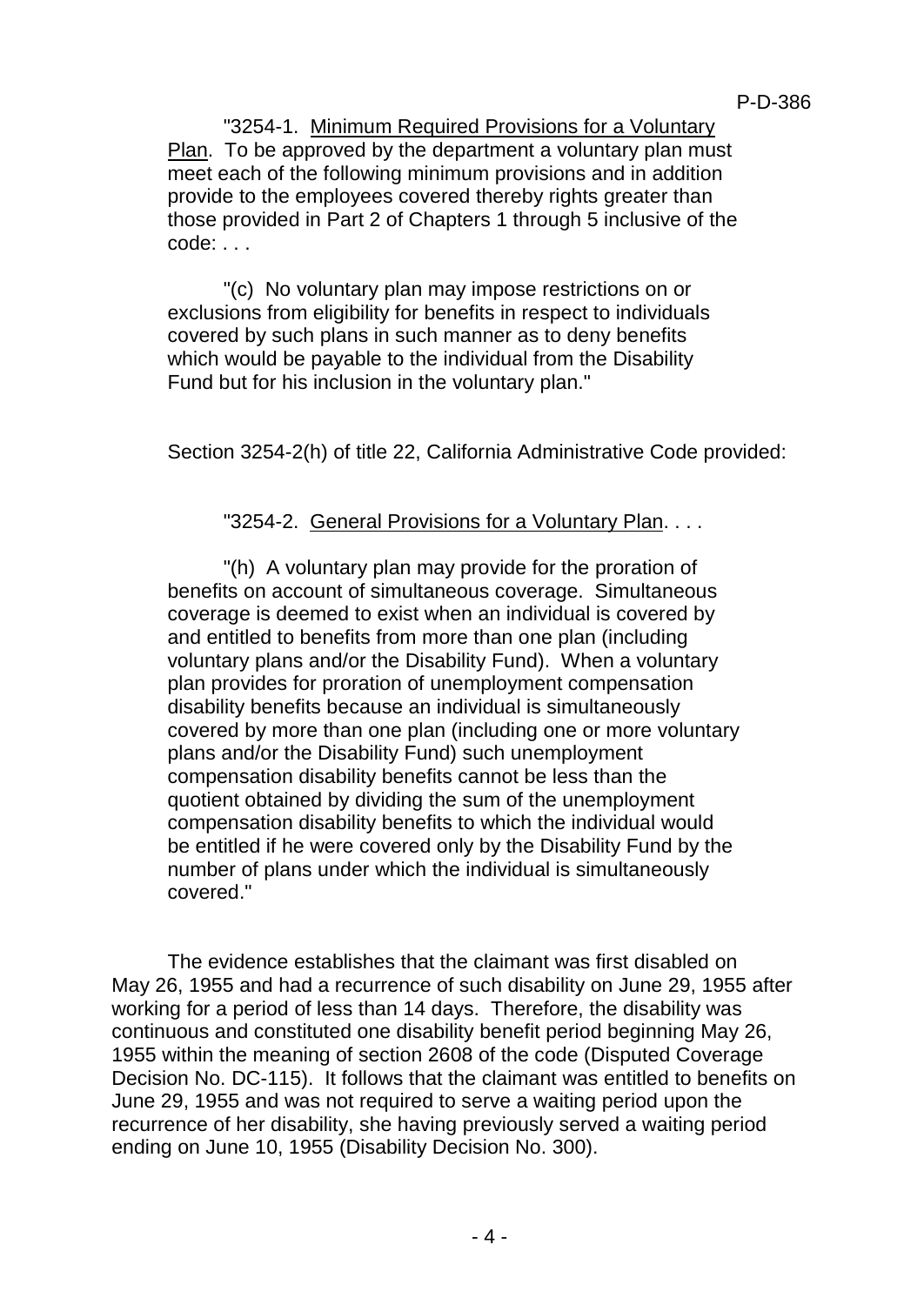The voluntary plan having accepted liability on a simultaneous coverage basis, we must determine when the liability became effective.

An analysis of section 3254-1(c) of title 22 of the California Administrative Code discloses that the voluntary plan must provide benefits to a claimant at least equal to the amount payable by the Disability Fund. We assume that such was the intent of the voluntary plan policy in this case (Disputed Coverage Decision No. DC-43).

In our opinion, the claimant was entitled to benefits from the voluntary plan on June 29, 1955 as she had already served the initial waiting period prescribed by the code and was not required to serve another waiting period.

We conclude that the insurer became liable for benefits on a simultaneous coverage basis beginning June 29, 1955.

### **DECISION**

The decision of the referee is affirmed. The voluntary plan is liable for payment of benefits on a simultaneous basis beginning June 29, 1955. Reimbursement shall be made by the voluntary plan to the Disability Fund as provided in section 2712 of the code.

Sacramento, California, March 30, 1956.

# CALIFORNIA UNEMPLOYMENT INSURANCE APPEALS BOARD

MICHAEL B. KUNZ, Chairman

GLENN V. WALLS

ARNOLD L. MORSE